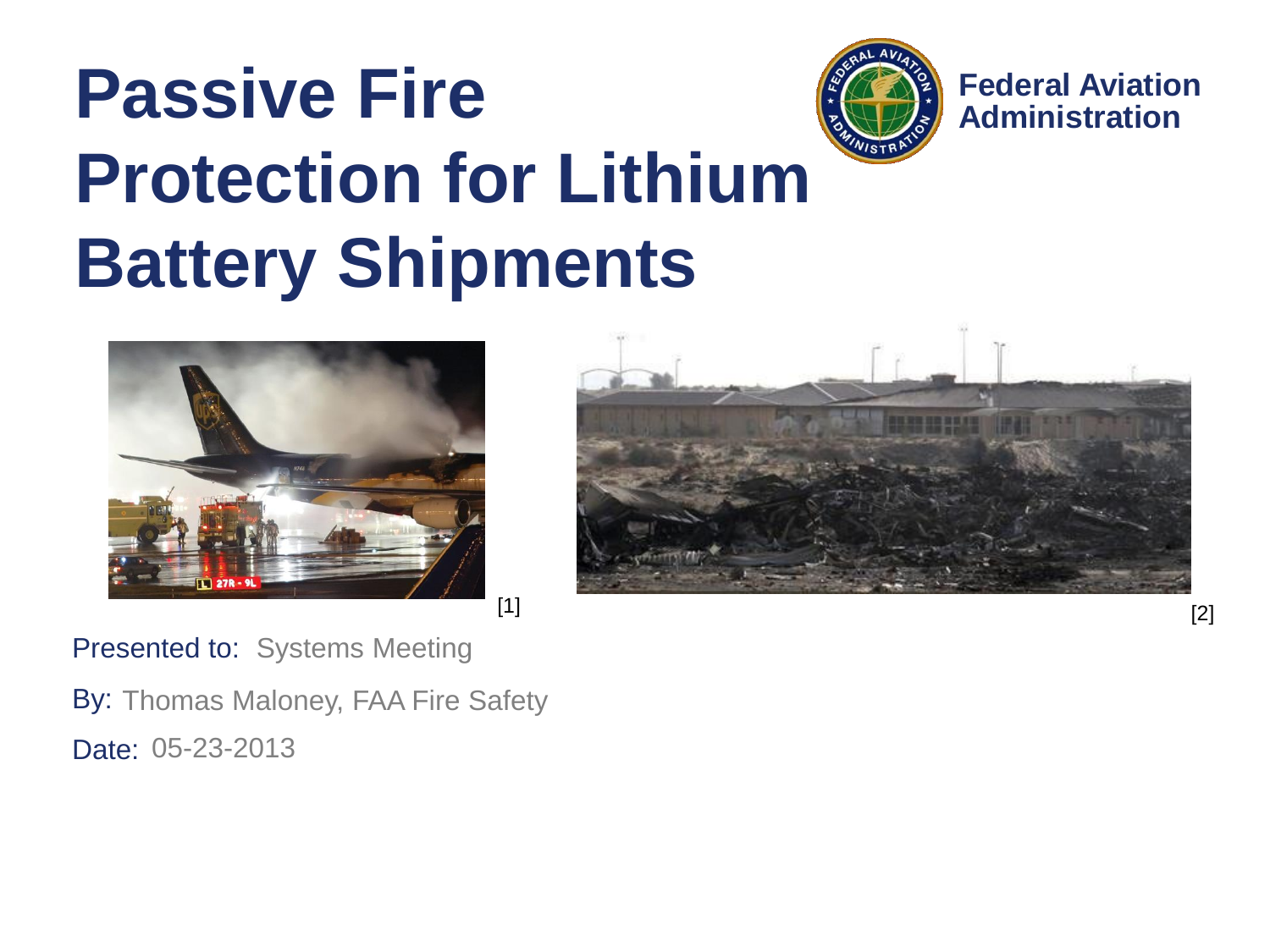# **Background**

#### • **Dubai Accident (2010)**

- The heat from an onboard fire created slack in the aircraft control cables. [3]
- The fire created smoke which blocked the view of aircraft controls. [3]

#### • **UPS DC-8 (2006)**

– Lithium batteries may not have been the initial source of fire but contributed upon ignition. [1]

#### • **Other incidents**

– Approximately 63 other Lithium and Lithium-ion cell related aviation incidents from 1991 to 2012 [4]

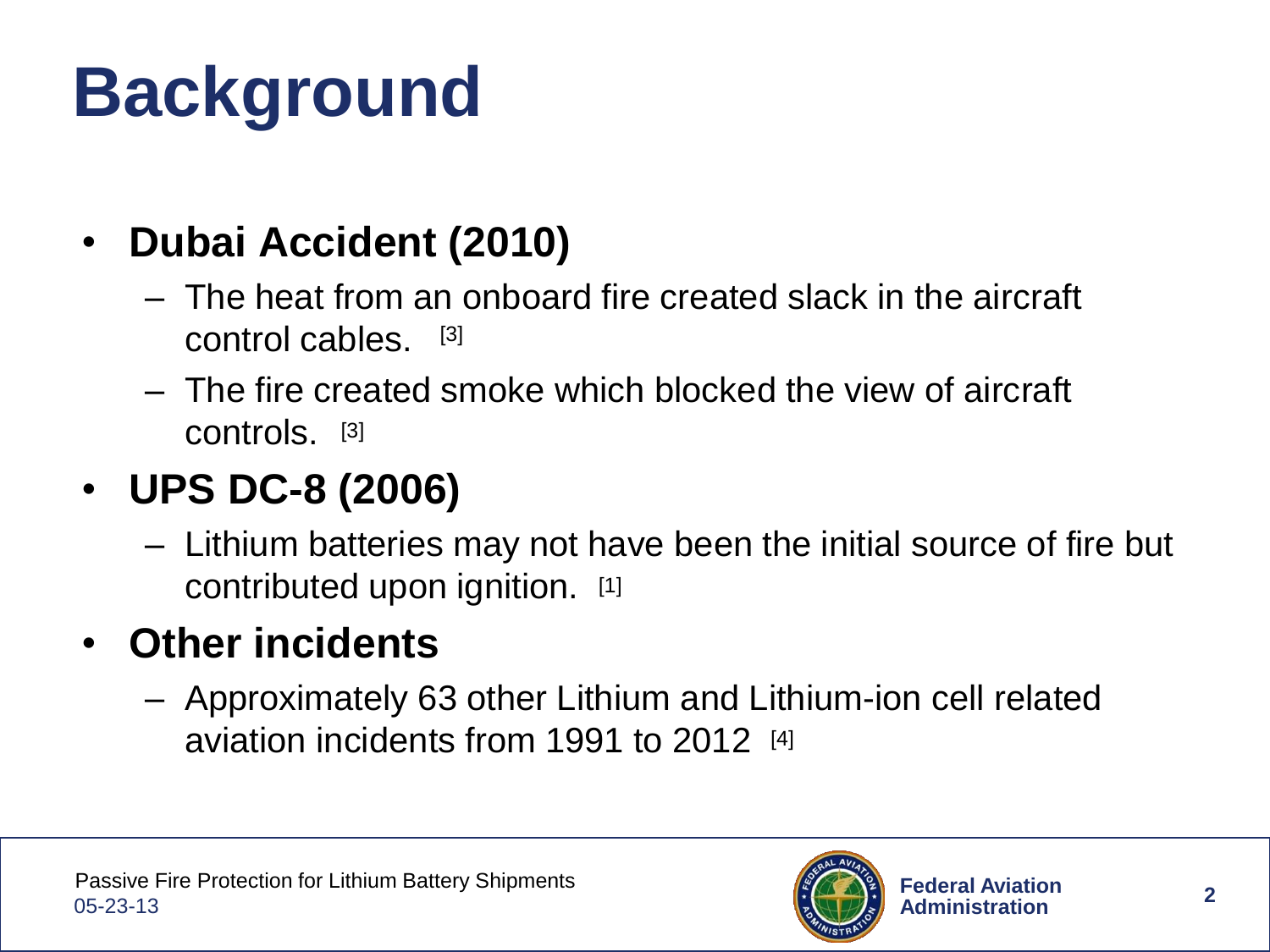# **Background (Cell Packaging)**



#### Typical 18650 cell packages

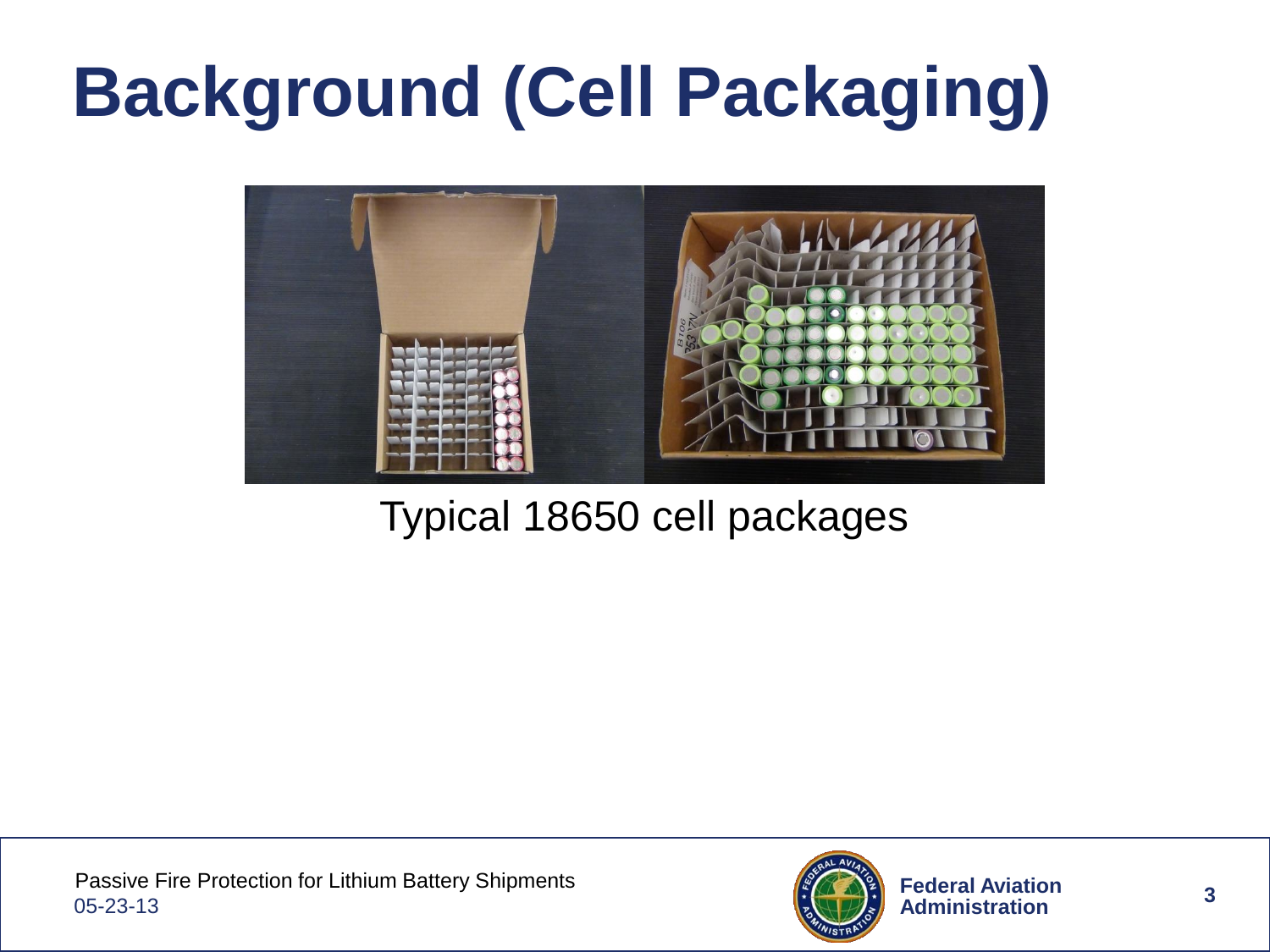#### **Related Tests**

- **Fire Protection Research Foundation**
	- $-$  Provided a detailed report of battery chemistry and technology  $_{[5]}$
- **FAA**
	- Showed the usefulness of various materials to replace cardboard in cell packaging.
		- Cardboard with intumescent paint.
		- Aluminum foil instead of cardboard.
		- Composite sheets instead of cardboard.
	- Work was done that demonstrated the dependence of cell propagation on state of charge.
	- An Oxygen generator overpack box was tested with lithium primary cells
		- Standard taping: Box lid failed exposing flames.
		- Wire reinforced taping: The staples on the side of the box failed due to pressure.
		- Wire reinforced taping with pressure relief vent: Flame exited from vent.

#### • **Other related tests**

– Calorimeter tests have been done to determine the heat release of cells in thermal runaway.

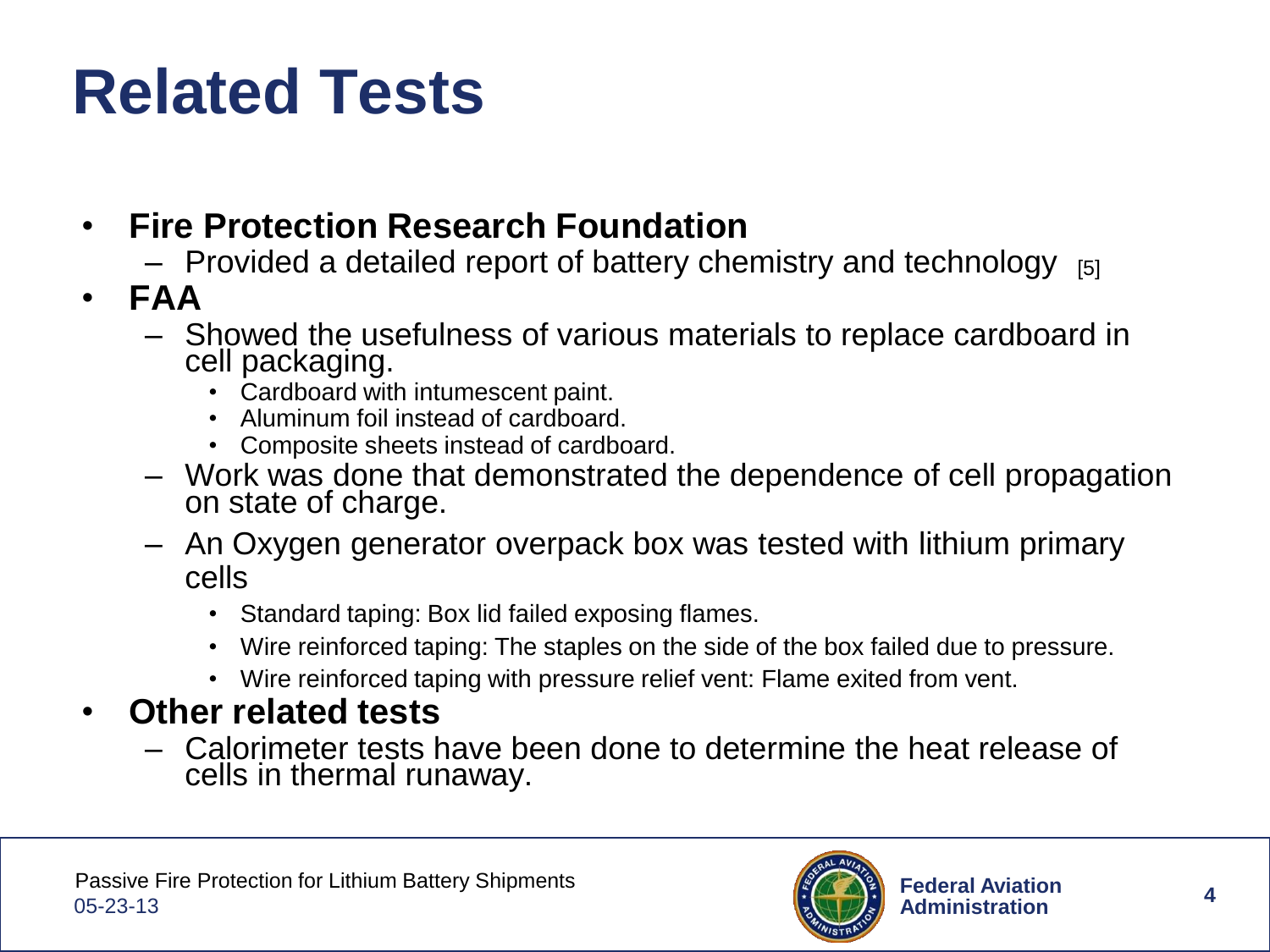#### **Objective**

- **Perform experiments to better understand the effect of variation in cell packaging and cell state of charge.**
	- Variation of cell "state-of-charge".
	- Variation in shipment packaging

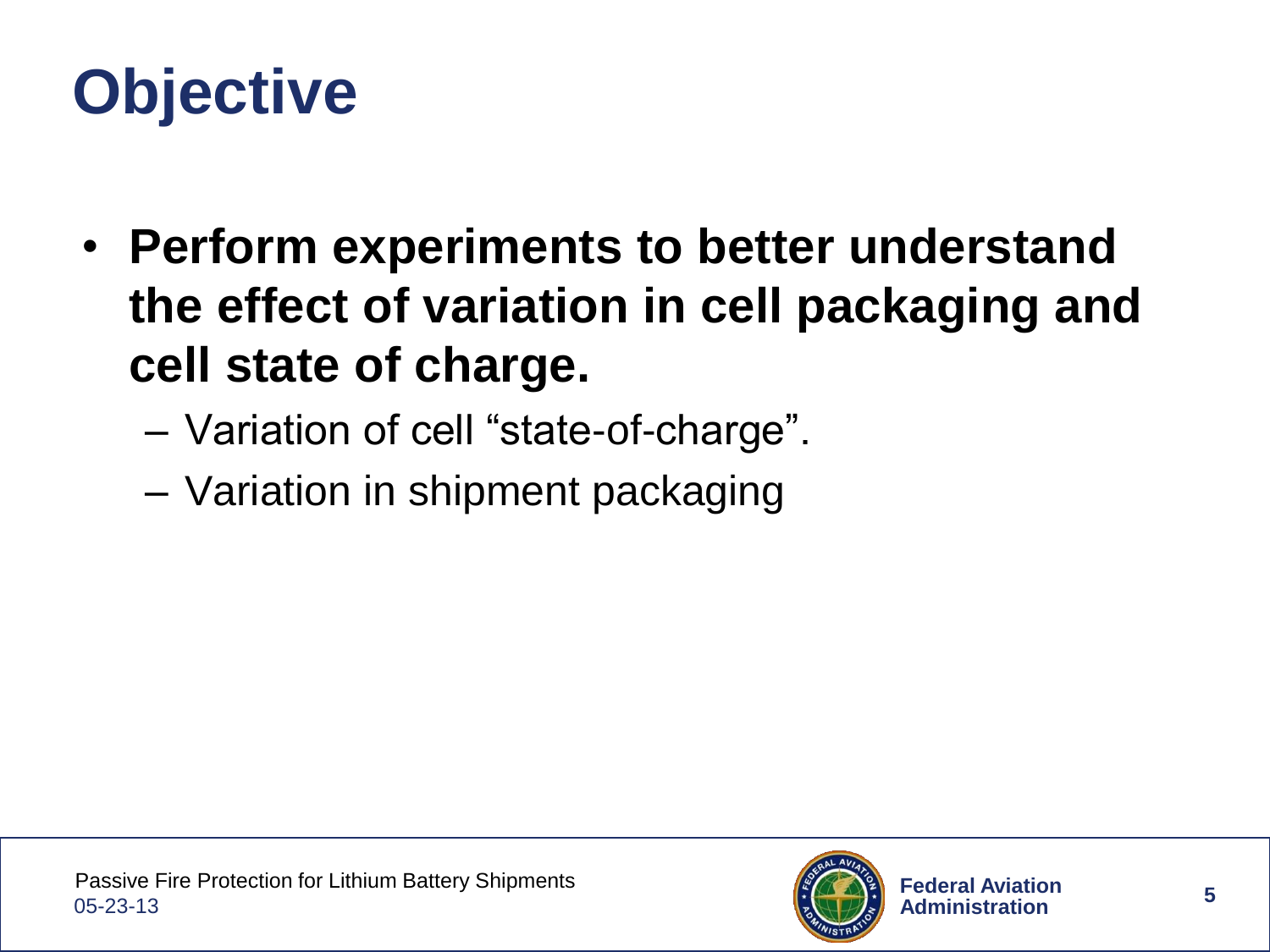### **Test Setup (18650 Lithium Ion Cells)**

- **16 cell (4 cell x 4 cell) boxes were made from cardboard.**
- **One cell in the array was an aluminum cylinder to be used to approximate heat flow into a cell.**
- **The cells had a 2600mah capacity.**
- **Each cell location had a thermocouple for data collection.**
- **A 100 Watt heater was used to initiate the propagation.**



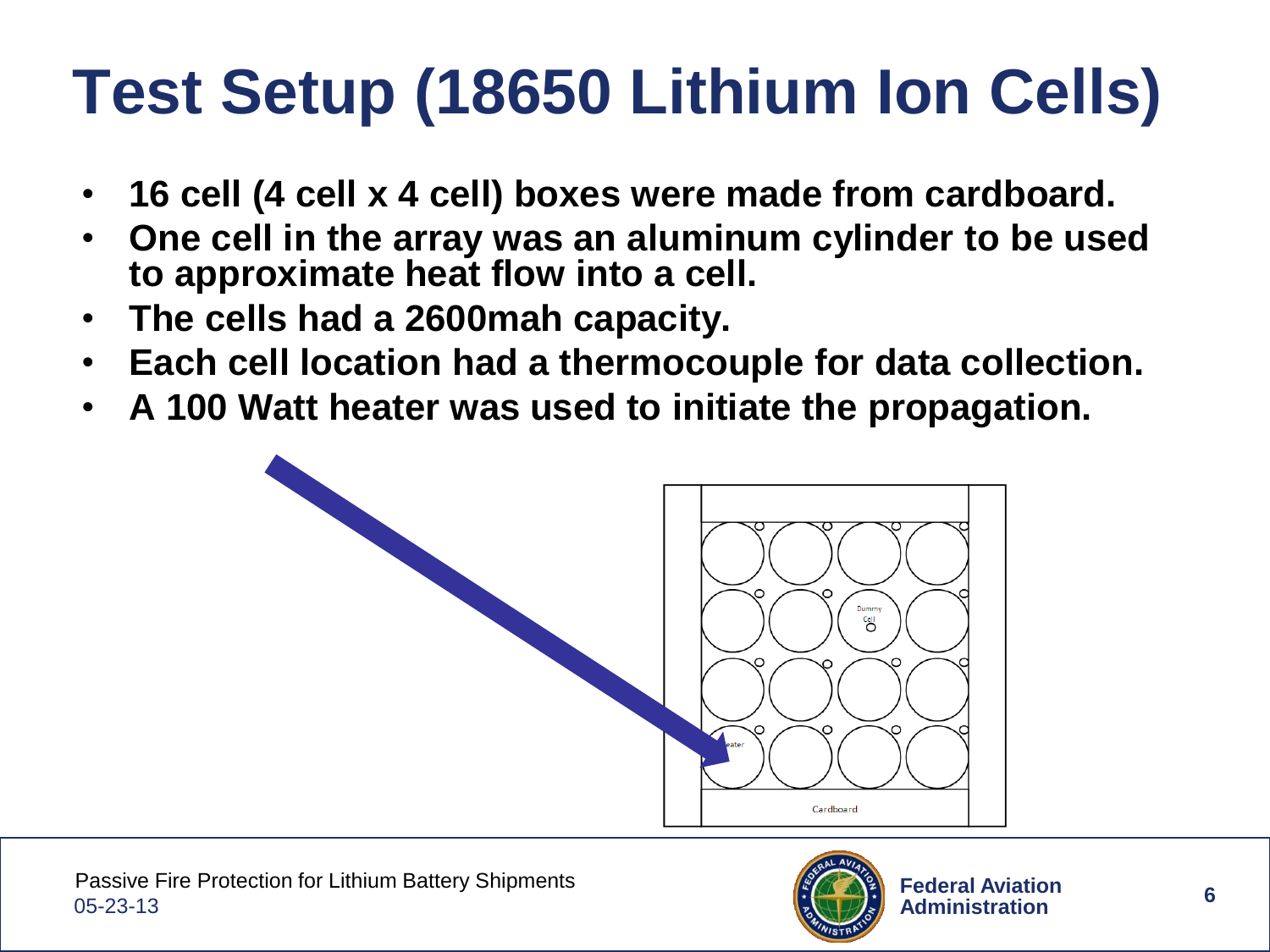### **Tests (Lithium-ion)**

- **Baseline repeatability tests were performed at 50% state-ofcharge with typical cardboard cell separators.**
- **Substitute cell separators.**
	- Aluminum sheet metal
	- Fire retardant cardboard
	- Thermoplastics
- **Other test: 35 gram Plastic bag of water above the cells (5% of package weight)**

| State of | Cardboard          | Aluminum   | <b>Fire Retardant</b> | Aramid     | Acrylic | Water Pack Above |
|----------|--------------------|------------|-----------------------|------------|---------|------------------|
| Charge   | Separators (as     | Separators | Cardboard             | Separators |         | the Cells        |
|          | shipped)           |            |                       |            |         |                  |
| 30%      |                    |            |                       |            |         |                  |
| 40%      |                    |            |                       |            |         |                  |
| 50%      | x2 (repeatability) |            |                       |            |         |                  |
| 60%      |                    |            |                       |            |         |                  |
| 80%      |                    |            |                       |            |         |                  |
| 100%     |                    |            |                       |            |         |                  |

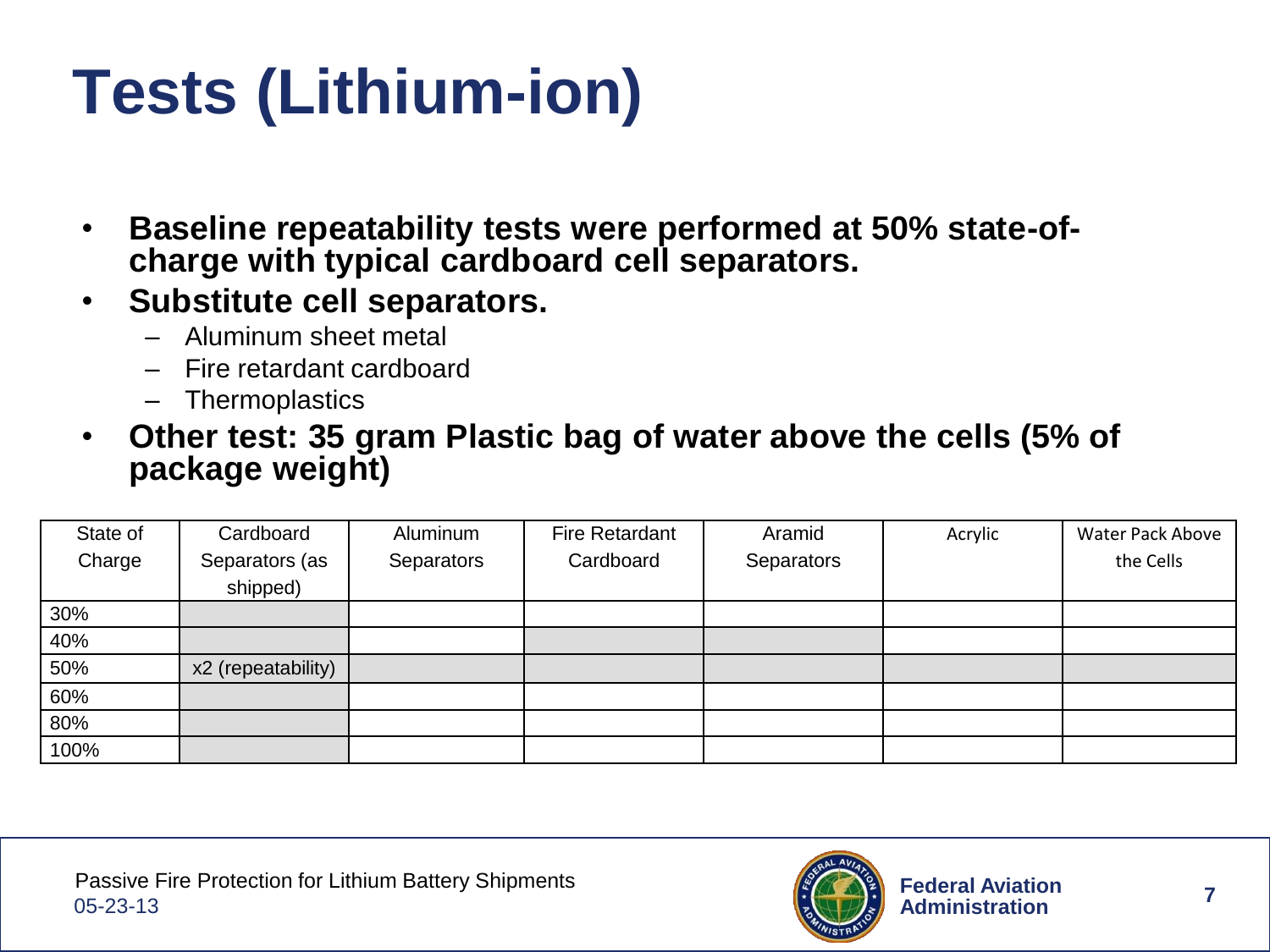#### **Lithium-ion Results (State-of-Charge)**



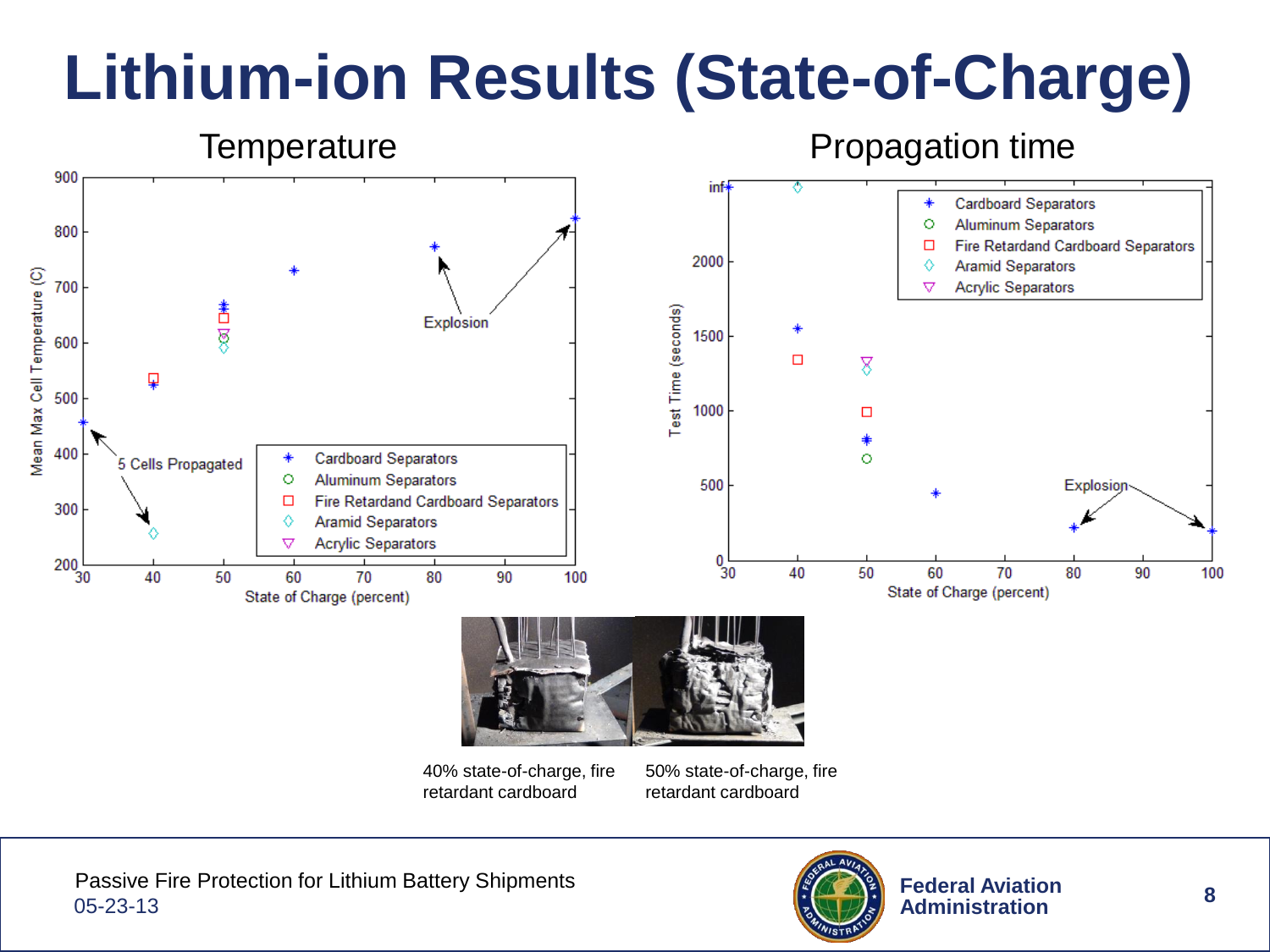#### **Lithium-ion Results (Material Variation)**



•**Aluminum**: At 50% SOC, propagation took 180% longer to initiate but caused the cells to burn 15% faster once initiated.

•**Fire retardant cardboard:** Relatively small effect on propagation.

•**Aramid:** At 50% SOC, propagation took 120% longer and the time for all cells to propagate took 160% longer.

•**Acrylic:** At 50% SOC, propagation took 120% longer and the time for all cells to propagate took 165% longer.

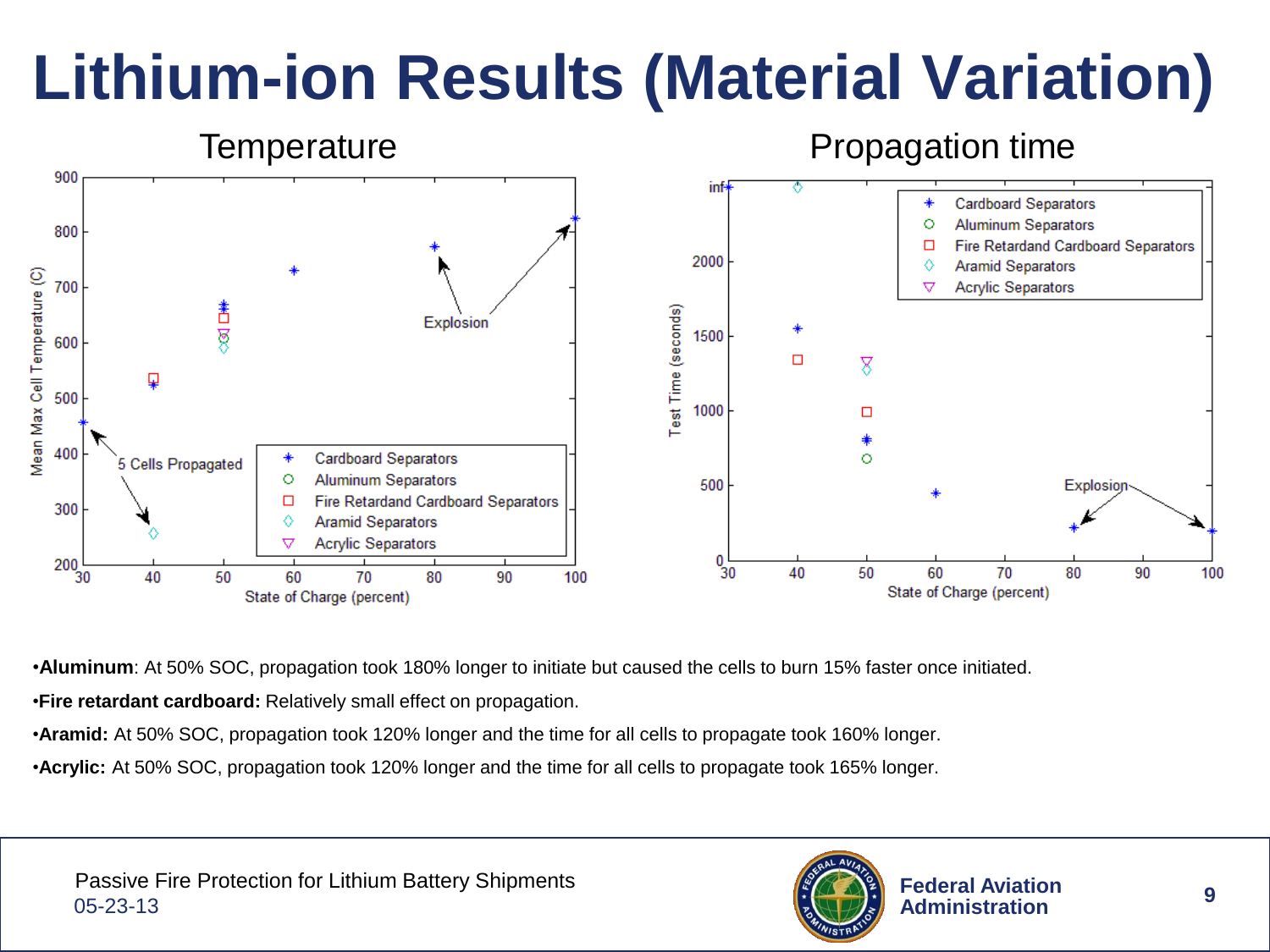### **Lithium-ion Results (water pouch)**

#### Water Pouch Above Cells



•Water stopped propagation (no temperature data)

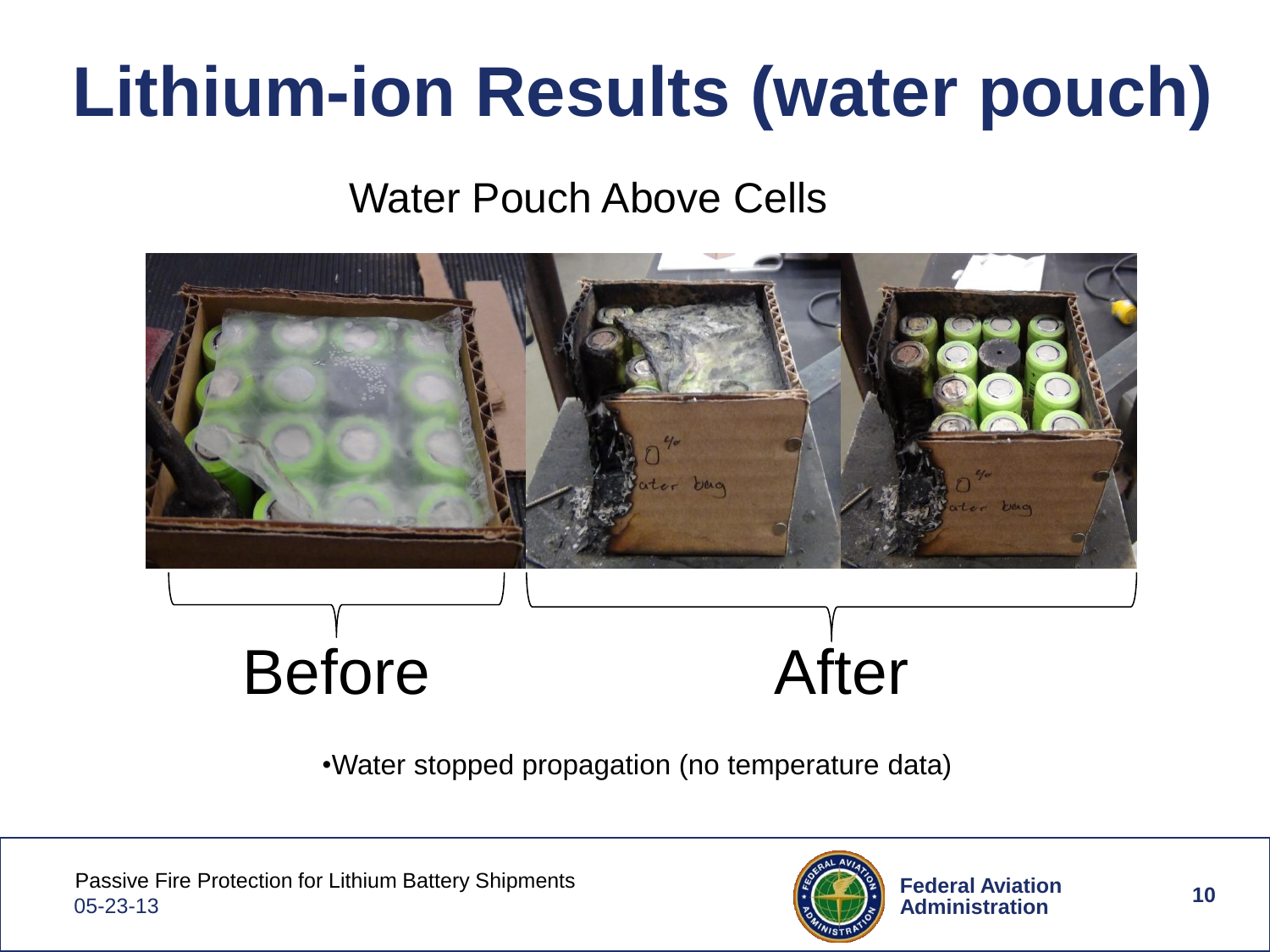### **Additional Observation (Lithium-ion)**

• **Explosions separated packaging and sometimes stopped propagation.**

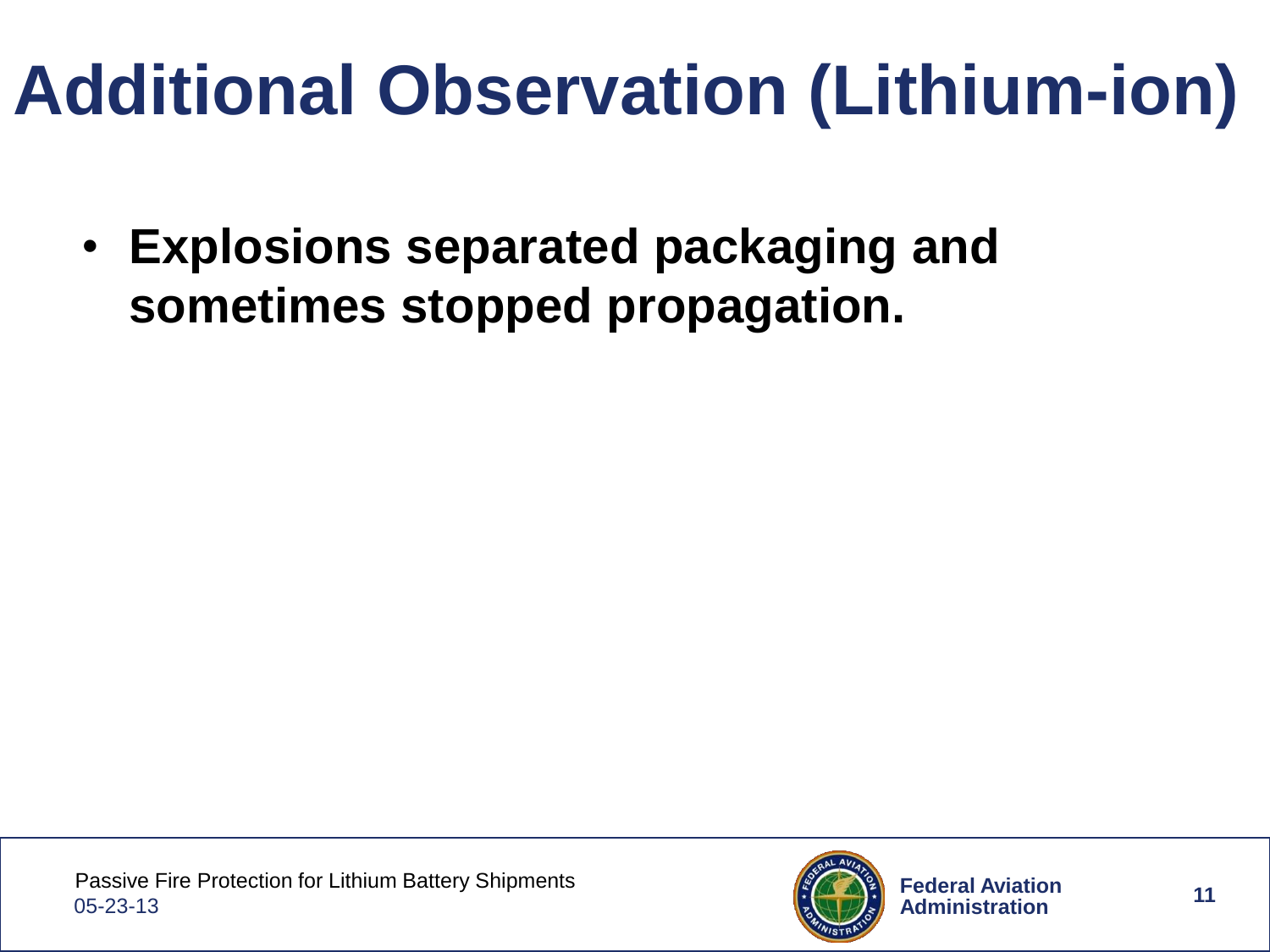# **Summary of Results (Lithium-ion)**

- **The tendency for cells to propagation is highly dependent on the state-of-charge of the cell.**
- **Aluminum, acrylic, and aramid are effective at delaying the onset of propagation.**
- **Acrylic, and aramid are effective at lengthening the propagation time.**
- **Water is effective at absorbing energy and preventing propagation.**
- **When a cell explodes it may break apart the cell package and decrease the likelihood of propagation.**

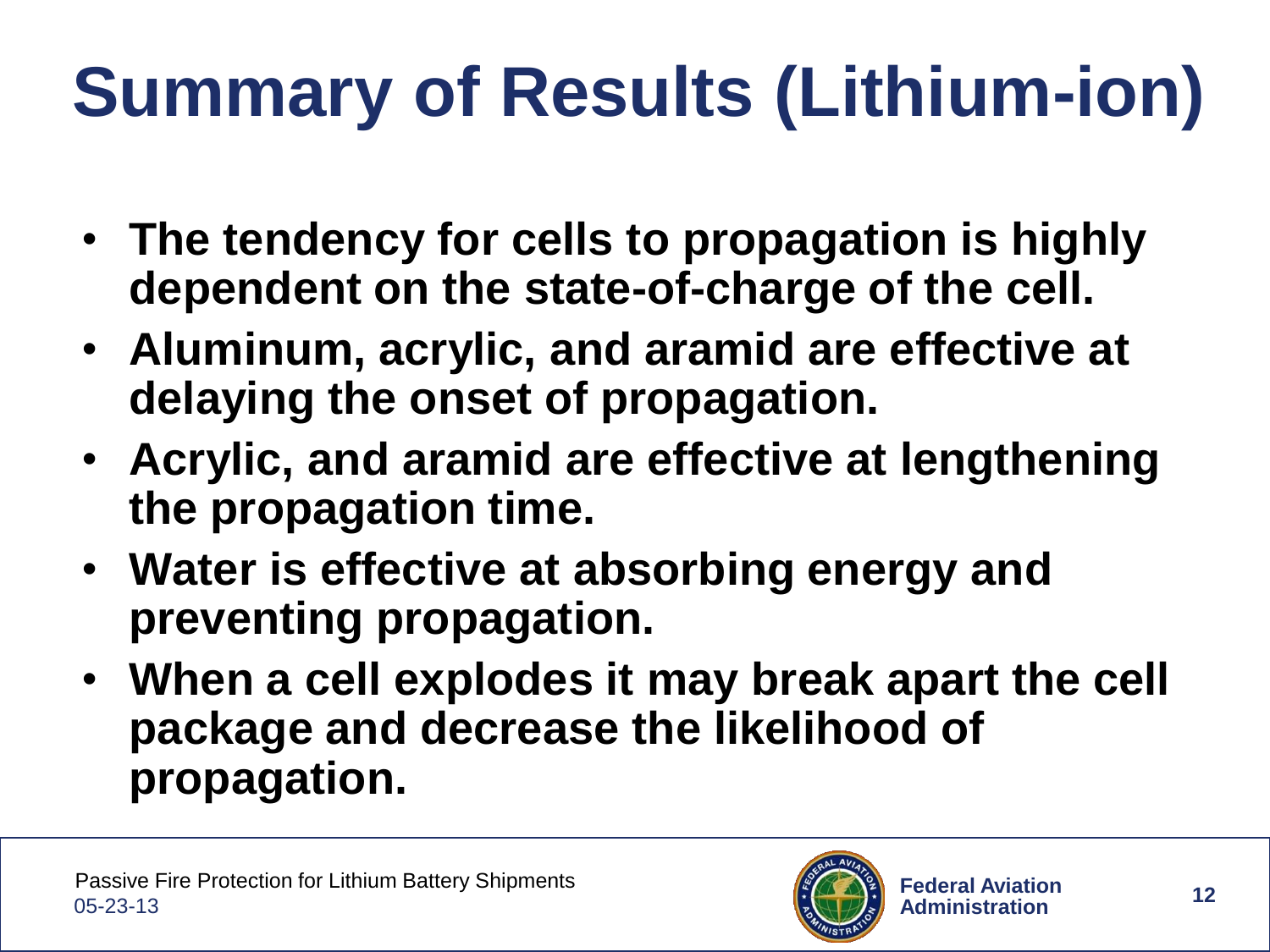### **Future Tests**

- **Perform cardboard (as shipped) tests with another Lithium-ion chemistry**
- **Once conditions that prevent cell propagation are determined they are to be verified with a full box test.**
- **Perform tests with lithium primary cells.**

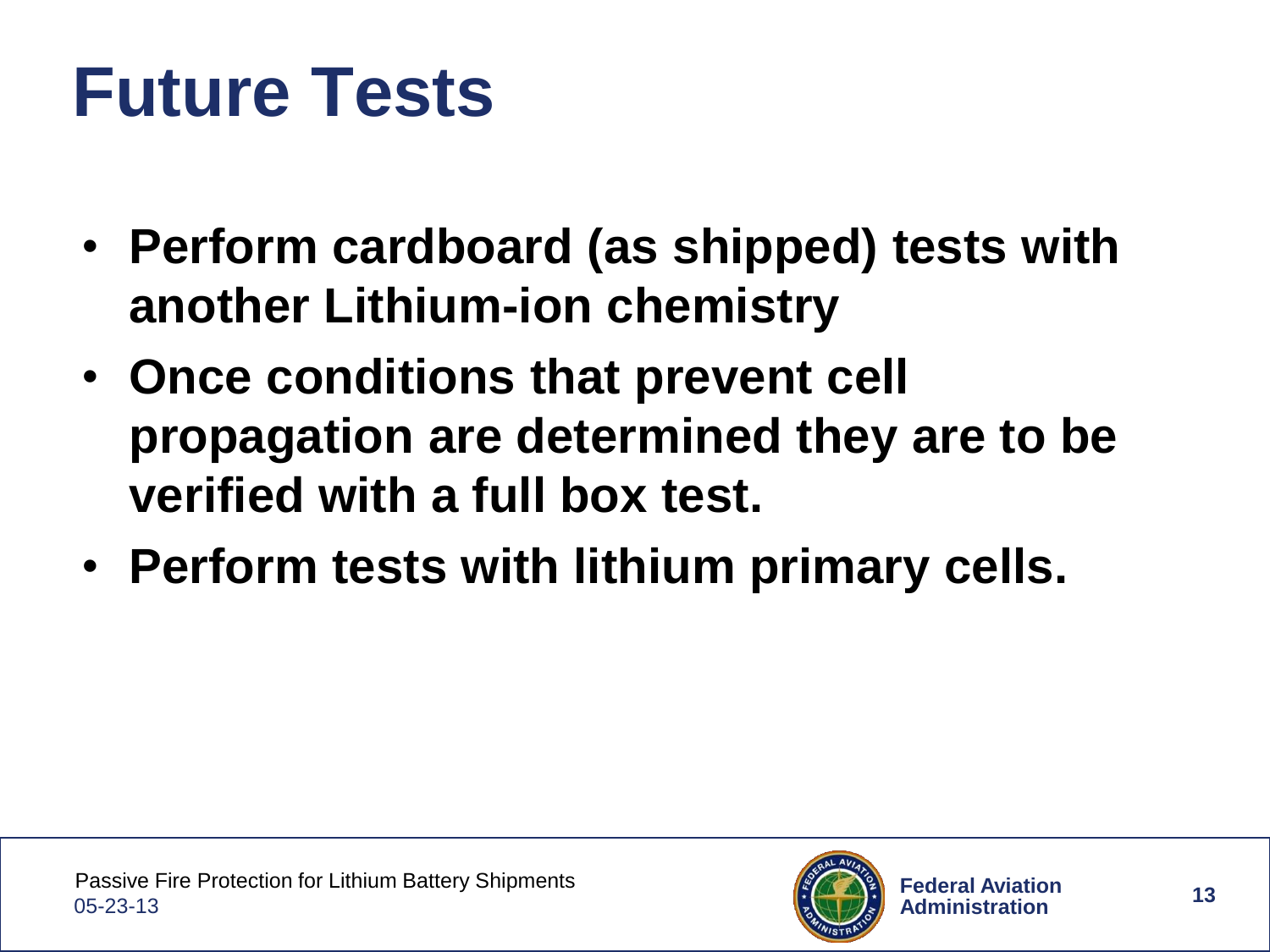### **Questions or Suggestions?**

#### • **Contact**

- Thomas Maloney
- Office: 609-485-7542
- Thomas.ctr.Maloney@faa.gov